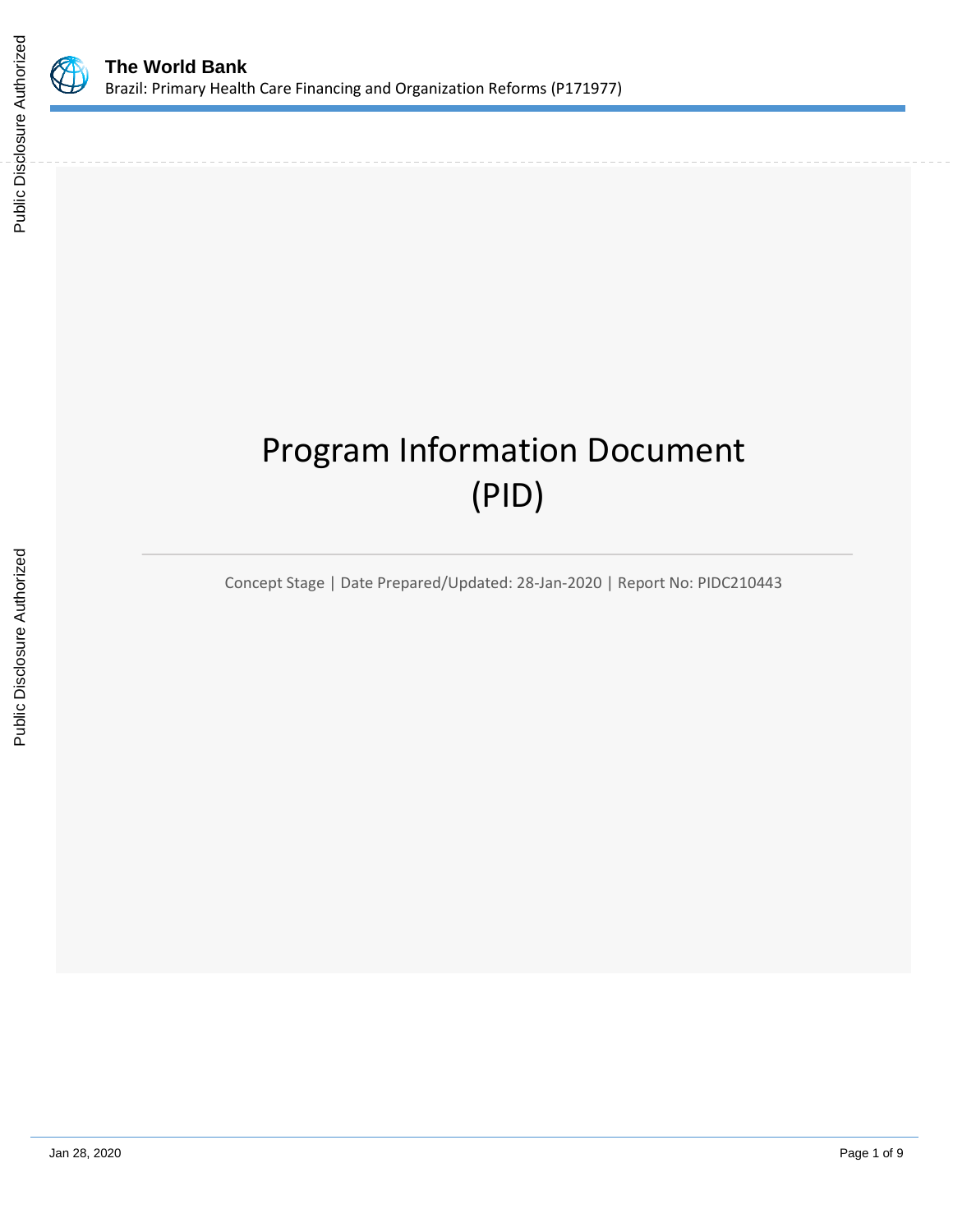

## **BASIC INFORMATION**

## **A. Basic Program Data**

| Country<br><b>Brazil</b>                                        | Project ID<br>P171977                          | Parent Project ID (if any)                                                                       | Program Name<br><b>Brazil: Primary Health</b><br>Care Financing and<br><b>Organization Reforms</b> |
|-----------------------------------------------------------------|------------------------------------------------|--------------------------------------------------------------------------------------------------|----------------------------------------------------------------------------------------------------|
| Region<br>LATIN AMERICA AND<br>CARIBBEAN                        | <b>Estimated Appraisal Date</b><br>04-May-2020 | <b>Estimated Board Date</b><br>09-Jul-2020                                                       | Does this operation<br>have an IPF<br>component?<br>Yes                                            |
| <b>Financing Instrument</b><br>Program-for-Results<br>Financing | Borrower(s)<br>Ministério da Economia          | <b>Implementing Agency</b><br>Ministério da Saúde -<br>Secretaria de Atenção<br>Primária à Saúde | Practice Area (Lead)<br>Health, Nutrition &<br>Population                                          |

**Proposed Program Development Objective(s)** 

The Project Development Objective is to support the Brazilian government to improve access, quality and efficiency of public health services by reforming the Sistema Único de Saúde (SUS) Primary Health Care (PHC) financing and organization.

## **COST & FINANCING**

## **SUMMARY (USD Millions)**

| <b>Government program Cost</b> | 2,975.35 |
|--------------------------------|----------|
| <b>Total Operation Cost</b>    | 2,975.35 |
| <b>Total Program Cost</b>      | 2,965.35 |
| <b>IPF Component</b>           | 10.00    |
| <b>Total Financing</b>         | 2,975.35 |
| <b>Financing Gap</b>           | 0.00     |

## **FINANCING (USD Millions)**

| <b>Total World Bank Group Financing</b> | 100.00 |
|-----------------------------------------|--------|
| World Bank Lending                      | 100.00 |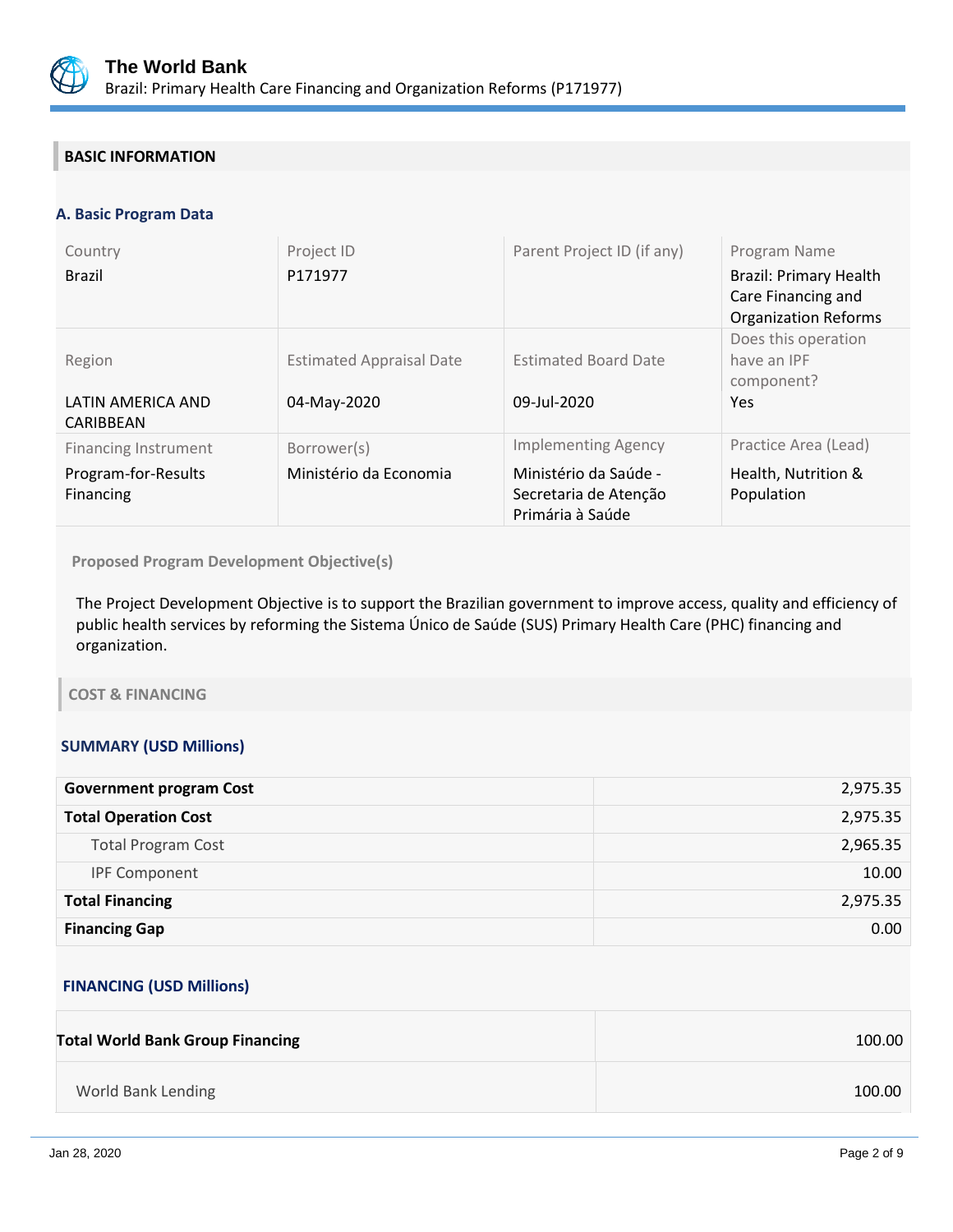

## **Total Government Contribution** 2875.35

#### **B. Introduction and Context**

Country Context

**1. After a decade of rapid growth and social progress up to 2013, Brazil's economy fell into a deep recession.** Between 2002 and 2013 Brazil's gross domestic product (GDP) grew at an average rate of 3.6 percent, with a peak of 7.5 percent in 2010. The deterioration in both the external environment and domestic policies led to a steady decline in growth after 2013. In 2014, GDP grew at 0.5 percent, and in 2015 and 2016, GDP contracted by more than 3 percent. The scenario has recently improved, and since 2016 GDP has grown around 1 percent a year.

**2. While the decade of a favorable external environment contributed to fast poverty reduction, improvements in poverty indicators have stagnated or reversed in recent years.** Between 2001 and 2015 more 24 million Brazilians were lifted from poverty. Most of this reduction was explained by the creation of formal sector jobs, with sharp decline in the unemployment rate to a low of 6.8 percent in 2014. Inequality also declined in the beginning of the 21st century. Between 2009 and 2015, the Gini coefficient of household incomes fell from 0.59 to 0.51. However, the economic crisis precipitated a rapid rise in unemployment with job losses of 2.6 million only in 2015-16. The unemployment rate peaked 13.6 percent in March 2017 and has only slowly declined to 11.2 percent in November 2019. In 2018, 16,9 million of Brazilians were living with less than R\$179 per person per month. The economic downturn also reverted the reduction of inequalities, the Gini coefficient increased to 0.54 in 2016, and then declined to 0,53 in 2017 – still higher than in 2015.

**3. A large structural fiscal imbalance lies at the heart of Brazil's present economic difficulties.** The primary balance deteriorated from a surplus of nearly 3 percent of GDP in 2012 to a deficit of 1.3 percent in 2019. Because of high interest expenditures, the overall fiscal deficit is considerably larger and reached 6.4 percent of GDP in 2019. While revenues are cyclical and have declined during the recession, spending is rigid and driven by constitutionally guaranteed social commitments (including pension benefits), high percentage of earmarking of resources and rigid labor market contracts, especially in the public service. In fact, government has little room for staff adjustments, since civil servants enjoy job stability and rigid contracts. Current government estimates suggest that the so-called "forced expenditures" (that is, expenditures that cannot be reduced) represent over 90 percent of all expenditures. As a result of the increased spending and stringent and inflexible legal framework, fiscal adjustments are hard to implement.

**4. Since 2016, the government has adopted a series of measures aimed at controlling the seemingly unsustainable debt dynamics.** Among the most important reforms are the Constitutional Amendment 95 (*Teto dos Gastos, or EC95*) and the recently approved pension reform. The EC95 introduced ceiling for government spending until 2024. It states that government spending cannot be higher than previous year's spending adjusted by inflation. It is estimated that the amendment will bring down primary spending from 23.5 percent of GDP in 2016 to 20.8 percent of GDP by 2026. However, even after accounting for savings from the recent pension reform, maintaining public expenditure within the spending limit will require additional 1.2 percent of GDP in savings that are yet to be identified.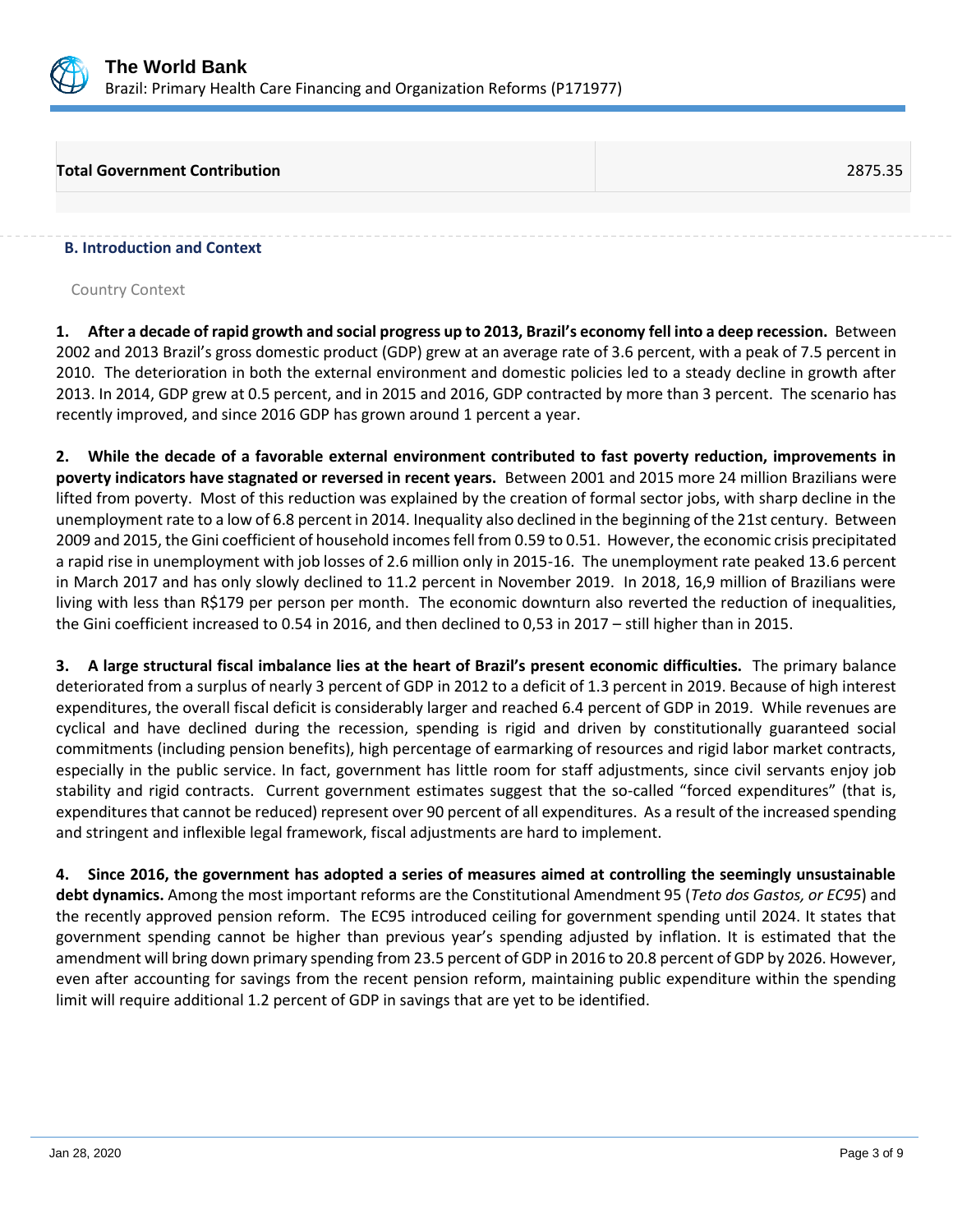

Sectoral (or multi-sectoral) and Institutional Context of the Program

**5. The Unified Health System (SUS) is one of the main achievements in terms of social policies in Brazil.** The creation of SUS in 1988, establishing universal health coverage (UHC), has been associated with the expansion of the health service delivery with remarkable improvements in access, financial protection and health outcomes. The SUS network expanded considerably, particularly outpatient services driven by the expansion of the family health strategy (FHS) (*Estratégia de*  Saúde da Família).<sup>1</sup> Between 1998 and 2019, FHS teams increased from 4,000 to over 43,000 and enrollment expanded from 10.6 million to over 84 million people, or 40 percent of the population.<sup>2</sup> Access to health increased sharply, the number of individuals seeking primary health care (PHC) services increased by about 85 percent between 1998 and 2013 and the number of medical consultations per capita rose by 70 percent between 1990 and 2009.<sup>3</sup> In terms of financial protection, the most recent evidence shows that Brazil has one of the lowest levels of catastrophic spending in the Latin America and Caribbean Region.<sup>4</sup>

**6. The expansion of access to health services contributed to improving the quality of life of Brazilians.** This advance is reflected in the evolution of the country's main health indicators over time. For example, life expectancy at birth for Brazilians increased by 8.2 years between 1991 and 2018 (from 66.9 to 75 years). However, this rate remains much lower than it should be expected considering Brazil's level of spending in health as percentage of GDP. Between 1990 and 2018, infant mortality rate declined more than 70 percent (from 52.5 to 12.8 per 1,000 live births) and maternal mortality rate dropped by more than 50 percent between (from 104 to 44 per 100,000 live births). However, this level is three times the average rate among the Organization for Economic Cooperation and Development (OECD) countries (14 per 100,000 live births), but one third of Brazil's structural peers (135 per 100,000 live births) and lower than its regional peers (52 per 100,000 live births). $5$ 

**7. The gradual expansion of the health system and entitlements to services has been accompanied by the debate about the appropriate level of government spending and how efficiently health systems' resources are used.** In 2017 Brazil spent 9.3 percent of its GDP on health while the average for OECD countries in the same year was 8.8 percent.<sup>6</sup> However, two factors should be noted: first, unlike most the OECD countries, health spending in Brazil is dominated by private spending. The private sector accounts for more than half of the total health expenditures (THE), and spending with private health insurance, which covers approximately 25 percent of the population, accounts for 58 percent of the total private spending. Second, health indicators in Brazil are still below the average among OECD countries and, in many cases, worse than its regional and economic peers.

**8. Despite the efforts to establish a public universal health system, Brazil struggles to achieve a right balance between an appropriate level of (public) spending and to obtain better value for the resources invested in its health system.**  Public health spending in Brazil has grown steadily over the last decades, often exceeding the growth rate of public revenue and gross domestic product (GDP). Between 2008 and 2017, public health spending increased by 0.51 percent of GDP. At federal level, health spending increased from 6.7 percent to 8.3 percent in relation to current revenue (*receita corrente liquida*) and from 1.6 percent to 1.8 percent as a proportion to GDP. The discussion on the sustainability of public

<sup>&</sup>lt;sup>1</sup> The FHS are multi-professional health teams (composed of a physician, a nurse, a nurse assistant and 4-6 community health workers) organized by geographic regions to provide primary care to approximately 1,000 families (or about 3,500 people).

<sup>2</sup> Administrative records, Ministry of Health.

<sup>3</sup> Pesquisa Nacional de Saude (PNS, 2013) and Pesquisa Nacional por Amostra de Domicilios (PNDA, 1998).

<sup>4</sup> Knaul et al. (2011). Household catastrophic health expenditures: A comparative analysis of twelve Latin American and Caribbean Countries. Salud Pública de México, Vol. 53(2).

<sup>5</sup> World Development Indicators, 2018.

<sup>6</sup> IBGE (2019). Contas-Satelite de Saude 2010 – 2017.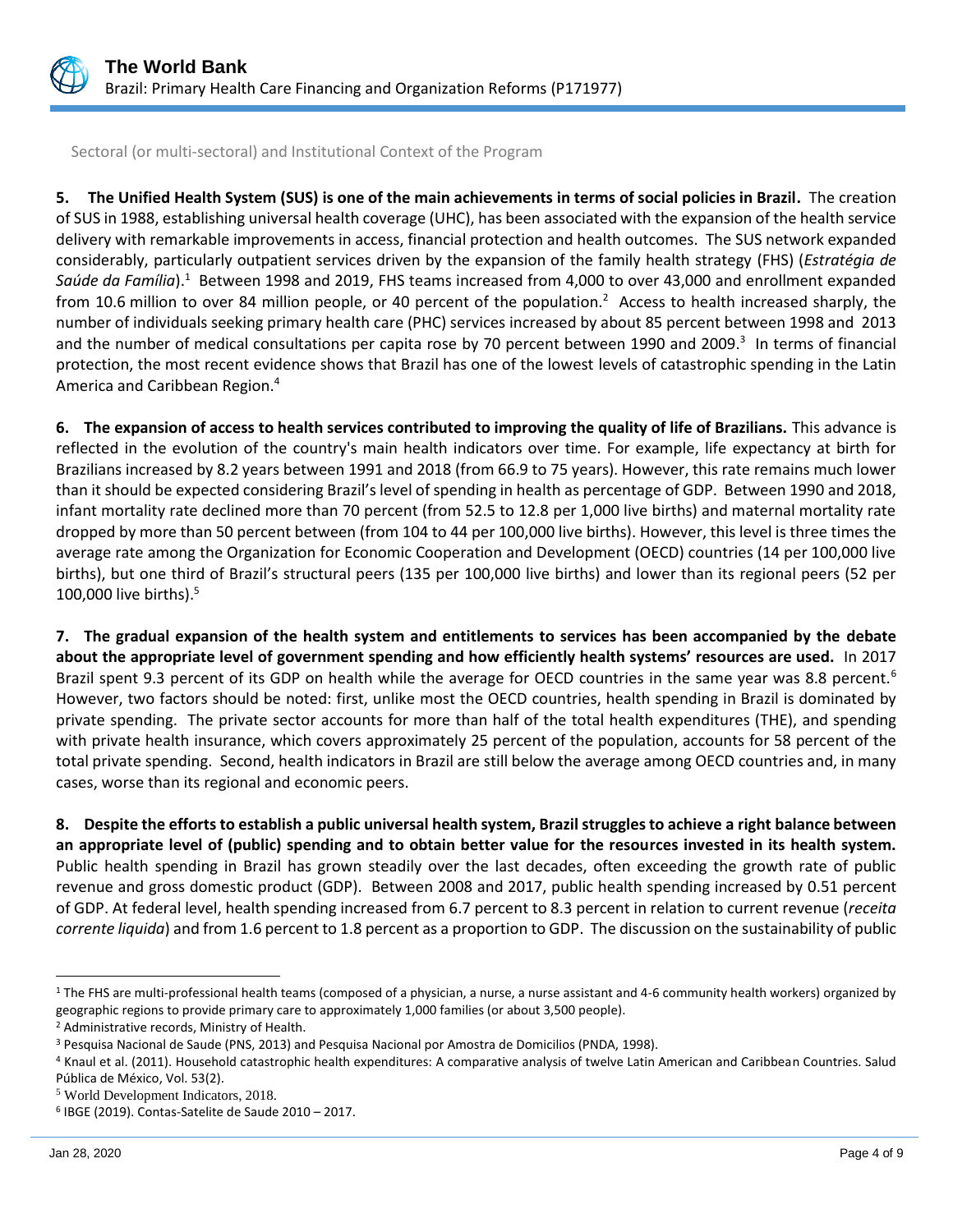

health expenditures in Brazil involves recognizing that, on the one hand, there is a relative under-financing of the public system and, on the other, that there is scope to achieve better results with the current level of spending.

## Relationship to CAS/CPF

**9. The proposed operation is consistent with the emerging priorities of World Bank Group's Country Partnership Framework (CPF) for the Federative Republic of Brazil, for the period FY18-FY23 (Report #113259-BR), discussed by the Executive Directors on May 16, 2017,** more specifically within the first Focus Areas - fiscal consolidation and government effectiveness.<sup>7</sup> It is particularly aligned with the CPF objective 1.4 "Increase effectiveness of service delivery in health", which emphasizes the need to focus on activities that strengthen government capacity and promote improved service delivery through improving the targeting of policies, increasing accountability for results, and thereby supporting the shift from expanding access to increasing quality. The PHC reform at the federal level, to be implemented across all municipalities, has been an important step towards achieving these goals. The proposed operation is also consistent with the World Bank's twin goals of eliminating extreme poverty and boosting shared prosperity by supporting a program targeted at improving PHC coverage, which benefits most the poor.

Rationale for Bank Engagement and Choice of Financing Instrument

**10. The World Bank engagement in the SUS PHC reform is justified mainly by: (i) World Bank's technical expertise; (ii) focus on institutional strengthening; and (iii) mitigation of risks of discontinuity of programs due government transitions.** The World Bank projects have helped to implement the main reforms of the SUS over the past decades, both at the federal and at sub-national levels. Projects such as Family Health Extension (phases I and II) helped to establish and expand the family health program (*Programa de Saúde da Familia*, PSF) in the Brazilian municipalities with more than 100,000 inhabitants. The AIDS-SUS Project (after three other AIDS and STDs-related operations) helped to consolidate one of the pioneering programs for the treatment and control of HIV/AIDS infection in Brazil. The Health Network Formation and Quality Improvement Project (QUALISUS-Rede) sought to implement health care networks through subprojects all over the country. More recently, the World Bank provided technical assistance to the Ministry of Health (MOH) in the design of the PHC financing reform, which will be implemented with the support of the proposed Program.

**11. The proposed operation would support the design and implementation of SUS PHC reforms**. These reforms would have strong focus on results, by linking federal transfers to municipalities to results, which would require strengthening capacity at federal and municipal levels. The operation would provide support over time, seeking to ensure the continuity of programs even during government transitions. The Program-for-Results (PforR) financing instrument is more adequate for such an operation given the focus on achieving results for a well-established government program (SUS PHC). Additionally, the PforR provides the necessary fiduciary flexibility to implement such a complex reform, which involves thousands of municipalities. The Technical Assistance (TA) component would be financed through an Investment Project Financing (IPF) loan in the amount not to exceed US\$10 million. This TA will provide support to improve technical capacity at the MOH and municipal health secretariats (*Secretarias Municipais de Saúde*, SMS) to implement and monitor the PHC reforms. The TA component would allow contracting of consultancies, studies and assessments which, using the World Bank's procurement rules, allows access to national and international expertise to contribute to the implementation of the reforms.

<sup>&</sup>lt;sup>7</sup> Brazil: Country Partnership Framework (2017). World Bank Report #113259-BR; Approved by the World Bank's Board of Directors on May 16, 2017.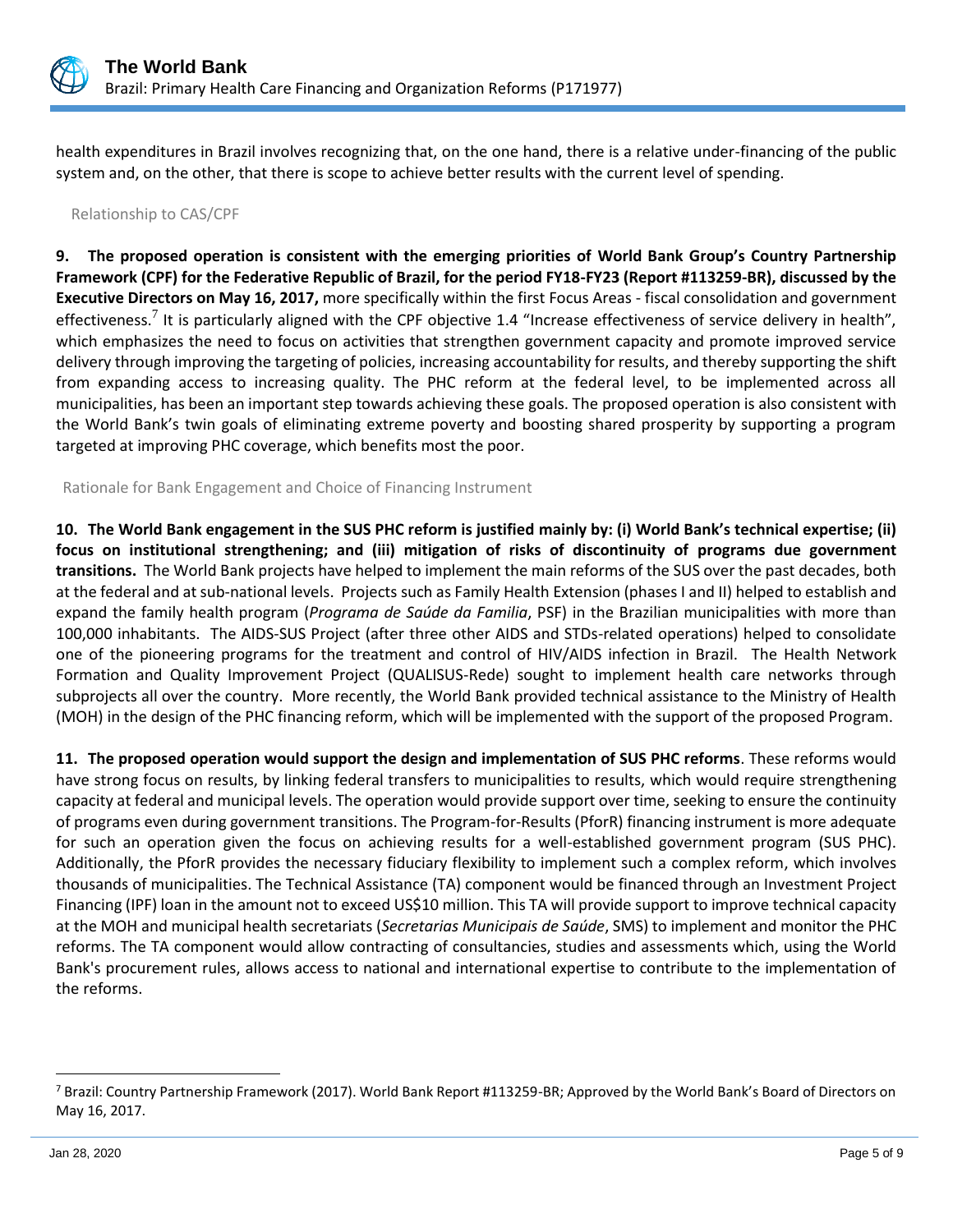

## **C. Program Development Objective(s) (PDO) and PDO Level Results Indicators**

Program Development Objective(s)

**12.** The Project Development Objective is to support the Brazilian government to improve access, quality and efficiency of public health services by reforming the Sistema Único de Saúde (SUS) Primary Health Care (PHC) financing and organization.

PDO Level Results Indicators

**13.** The proposed PDO level indicators are:

- Number of people registered in family health teams;
- Percentage of municipalities that have reached the population PHC registration target;
- Rate of hospital admission for PHC-sensitive conditions;
- Percentage of municipalities that have reached pay-for-performance indicators targets.

#### **D. Program Description**

#### PforR Program Boundary

**14. The strengthening of the PHC network has been defined by the Brazilian government as a fundamental strategy to reform SUS.** The proposed reforms aim at expanding PHC coverage, improve quality of services at primary and secondary care, and to improve efficiency of SUS health service delivery. The program would have two complementary components: the first component would support the implementation of the SUS PHC reforms, with a focus on the implementation of the new PHC financing mechanism (results area 1) and the reorganization of PHC service delivery model (results area 2). It will support programs and budget lines existing in the Pluriannual Plan (2020 – 2023) and in the Annual Budget Law (LOA). The second component would provide technical assistance to strengthen the institutional capacity of the MOH and the state and municipal health secretariats to implement the PHC reforms. This component is estimated at 10 percent of the total loan amount and will finance studies, impact evaluations, training and other expenses to support Program implementation.

**15. Component 1, Results Area 1 - Implementation of the new PHC financing model**. The program will support the MOH and municipal health secretariats to implement the *Previne Brasil* program. Following international best practices to financing PHC, the *Previne Brazil* introduces a new mechanism to transfer federal resources to municipalities and it represents a major shift in how the federal government allocates resources in the health sector. In the previous mechanism, federal transfers to municipalities were distributed mainly on per capita basis, with little incentives to improved quality and patient follow-up. In the new program, a significant share of resources to PHC is linked to performance indicators, which focus on priority areas defined by the MOH. The program also introduces weighted capitation, which provides additional resources to municipalities registering vulnerable populations (beneficiaries of social assistance programs such as *Bolsa Familia* or *Benefício de Prestação Continuada* - BPC), children under five years old, and the elderly (over 65 years) in PHC teams.

**16. Component 1, Results Area 2 – reorganization of PHC service delivery model**. The MOH defined key strategies to reform PHC service delivery to improve access and effectiveness of PHC services, these strategies include: (i) the Informatiza APS, the program of informatization of PHC units; (ii) the *Saúde na Hora* (SnH), a program that introduces the provision of extended hours in PHC centers; and (iii) PHC benefits package, which is a list of essential services that should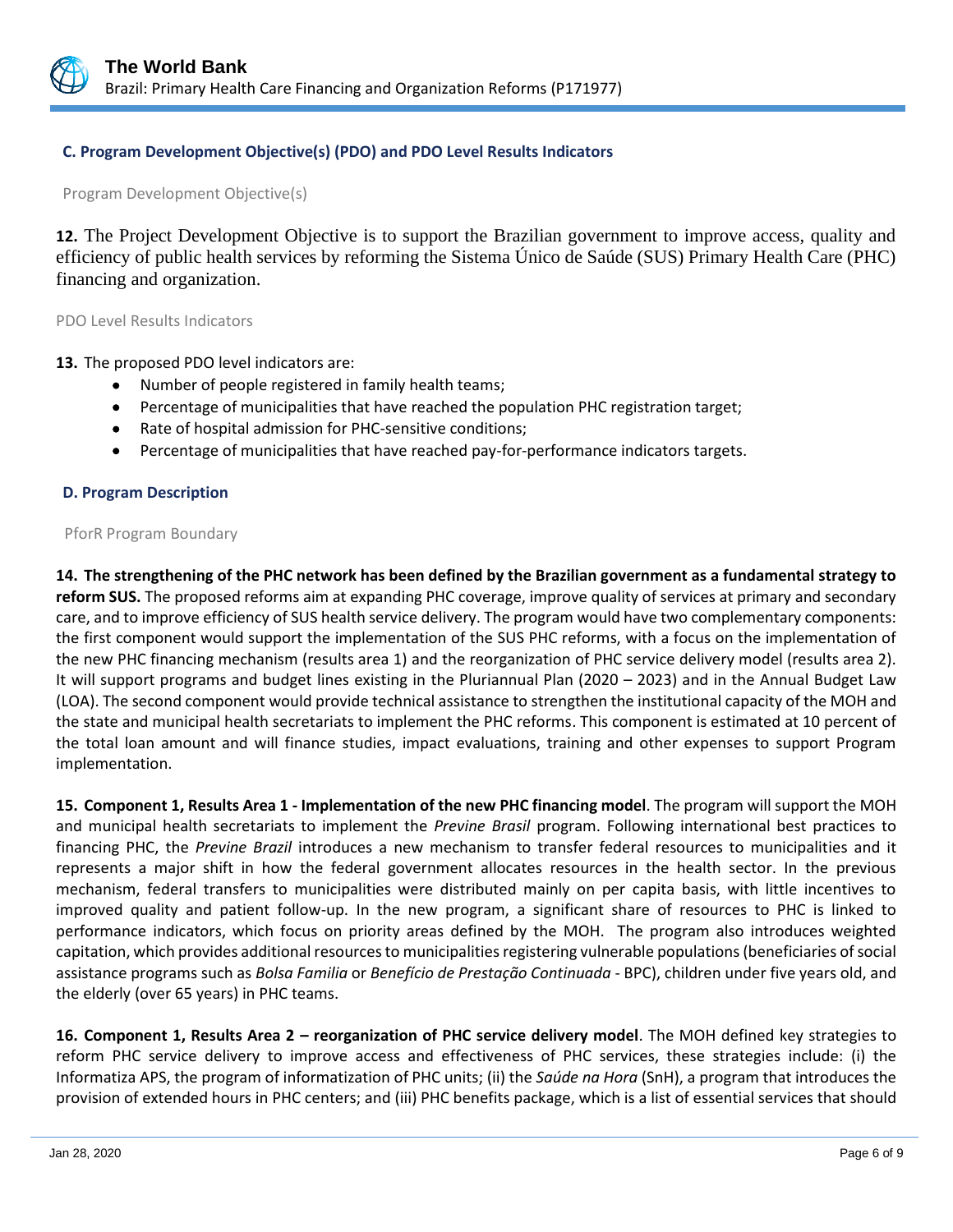be offered to the population in all PHC health units. The Informatiza SUS is one key actions of the Government of Brazil's to implement its digital health strategy (Conecte SUS), it will provide incentives to each PHC center upon the transfer of data through a single MOH platform that concentrates PHC data. These incentives will vary from R\$1,700 to R\$2,300 depending on the municipality rural-urban geographical classification as defined by the IBGE.<sup>8</sup> The SnH Program provide incentives to municipalities that extend PHC centers hours of operation to 60 hours or 75 hours per week (these extended hours can be at night, lunch hours and/or during weekends). The financial incentives range from R\$44,200 for those opting for 60 hours (an increase of 106,7 percent of the federal transfer) to R\$ 109,300 for those opting for 75 hours (121percent increase in monthly transfers).

**17.** The preliminary Disbursement-linked Indicators (DLIs) associated to Results Areas 1 and 2 would be:

- Percentage of PHC centers opening at extended hours;
- Percentage of municipal health secretariats adopting PHC costs management tools;
- Percentage of PHC centers showing improvements in pay-for-performance indicators;
- Percentage of Brazilian municipalities with program to expand the scope of practices of nurses and community health workers;
- Percentage of municipalities adopting clinical protocols to guide PHC referrals to other levels of care;
- Percentage of family health teams computerized and sending data regularly to the MOH.

**18. Component 2 - TA to strengthen the institutional capacity for a sound implementation of the PHC reforms**. The TA would offer specialized consultancy services to the MOH and the municipal health secretariats, including to: (i) develop and implement a monitoring and evaluation strategy to assess the implementation and impacts of the reforms; (ii) support collaboration between MOH and municipal health secretariats; and (iii) implement studies and assessments to support the design and implementation of PHC-related interventions (such as management practices, costing exercises, changes in health workers scope of practice, etc.). The TA would support the MoH to:

- Implement analytical work to identification, assess, and disseminate best practices in cost management at PHC across Brazilian municipalities;
- Implement analytical work and policy debate (seminars, stakeholders' consultation, etc.) to define a new regulatory framework for public-private partnerships in the provision of PHC services;
- Develop a monitoring and evaluation strategy, including: (i) support the partnership between the MoH and IBGE, including the application of PHC assessment instruments validated in Brazil – PCATool and PDRQ-9;<sup>9</sup> and (ii) define a M&E strategy using predictive models (data science techniques) to simulate the impacts of the proposed PHC interventions;
- Establish clinical/referral protocols to other levels of care, to facilitate coordination of care across PHC and other settings;
- Expand the scope of practice for nurses and community health workers, including the provision of training on new competences and skills;
- Conduct field studies, exchange of experiences with other countries, among others.

<sup>&</sup>lt;sup>8</sup> In 2017 the IBGE proposed a new typology to characterize urban and rural areas in Brazil. The new typology considers demographic density, localization in relation to the main urban centers and population size to classify municipalities into five categories: urban, adjacent Intermediary, remote Intermediate, adjacent rural and rural remote (IBGE, 2017).

<sup>9</sup> Primary Care Assessment Tool (PCAT) and patient-doctor relationship questionnaire (PDRQ-9).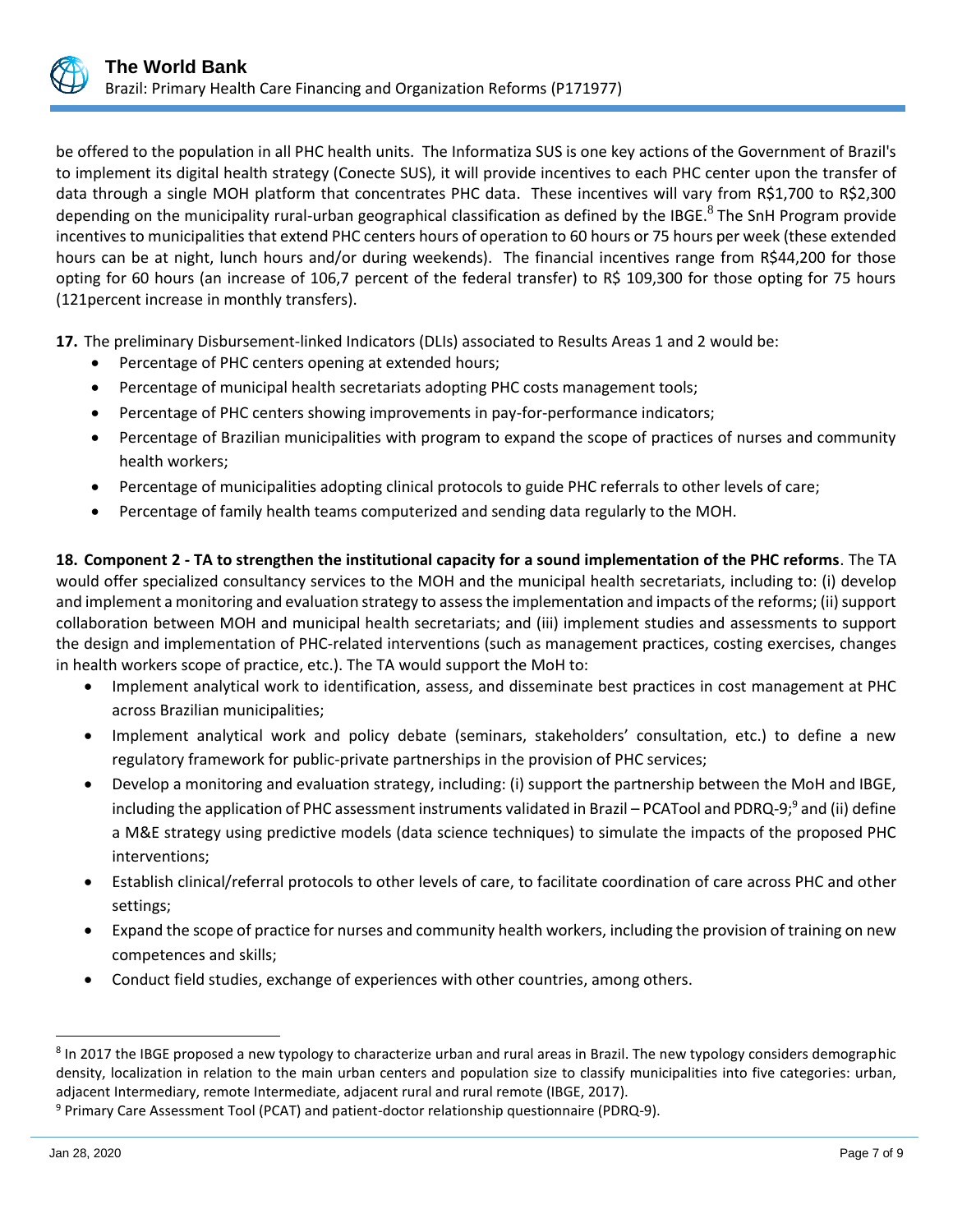

## **E. Initial Environmental and Social Screening**

**19.** The Program would support the expansion of an already established and growing PHC network, improve quality of services at primary and secondary care, and improve efficiency of the SUS health service delivery through reforms that do not include any infrastructure works. The Program includes a TA component. Environmental and social risks of this operation are rated Moderate since no infrastructure works will be supported and potential risks are restricted to downstream implications of the envisaged reforms.

**20.** According to the scope of the PforR component, environmental risks would be indirect well understood and are expected to be limited. Environmental risks consider the possibility of not adequately management/supervision and control of the health services waste generated in the health centers. Risks related with biomedical waste management, pest management, occupational health and safety, and community health and safety that could be associated to any study for regulation or policy changes and the Borrower's capacity to adequately manage and monitored them, particularly at municipal level, will be further assessed during project's preparation. Social risks are based on the need: (i) to engage transparently with many key stakeholders of the reforms, among them some sensitive, so envisaged changes occur. Some of main actors to be considered are federal and states legislatures, municipalities, primary health system units, related private sector, among others; and (ii) to clearly identify reasons and most disadvantaged or vulnerable social groups excluded of these PHC system – among them indigenous peoples may be included – that could be excluded of access to project benefits.

**21.** The management of these risks would not require significant changes to the borrower's overall management approaches. The Borrower's institutional capacity in managing environmental and social risks that may be associated to this PforR operation is broadly considered as adequate. The Brazilian Government has advanced environmental and social laws and regulations that include robust standards to ensure overall adequate management of waste generated in health centers and promote social inclusion and accessibility approaches in related policies, among them those that will be supported by the project. Meanwhile, during project preparation, the Bank team will carry out an Environmental and Social Systems Assessment (ESSA), reviewing exclusionary criteria, risk screening and program systems assessing in what degree the Program's system. This assessment will consider the six core principles set by the PforR Policy, emphasizing (a) the capacity to manage environmental impacts related with biomedical waste, pest management, occupational health and safety as well as community health and safety issues and (b) due consideration to the cultural appropriateness of, and equitable access to, Program benefits, paying special attention to the rights and interests of the Indigenous Peoples and to the needs or concerns of vulnerable groups.

**22.** The TA component of the operation was also initially screened taking into consideration the World Bank Environmental and Social Framework (ESF) for IPF operations. The Project concept notes Environmental and Social Review Summary (ESRS) identifies the relevant Environmental and Social Standards and the environmental and social risk management instruments that might be prepared. The TA of up to 10 percent of total loan proceeds is focused on straight forward institutional capacity building of the Ministry of Health and the state and municipal health secretariats to implement the PHC reforms without a physical footprint. The TA would allow contracting of consultancies, studies and assessments. Products include among others the proposal of a regulation for public-private partnerships or private sector in the provision of primary health care, protocols for transferring from the units of primary health care to higher levels of health care, among others. These TA activities are classified as moderate risk. Addressing issues related with the TA component, the client will prepare (a) a tailored stakeholder's engagement plan; (b) a social risk and impacts analysis that could serve as inputs to improve proposed project's activities that may constitute barriers to access and uses of PHC services by most vulnerable groups; and (c) a labor management procedure for the consultancies to be carried out.